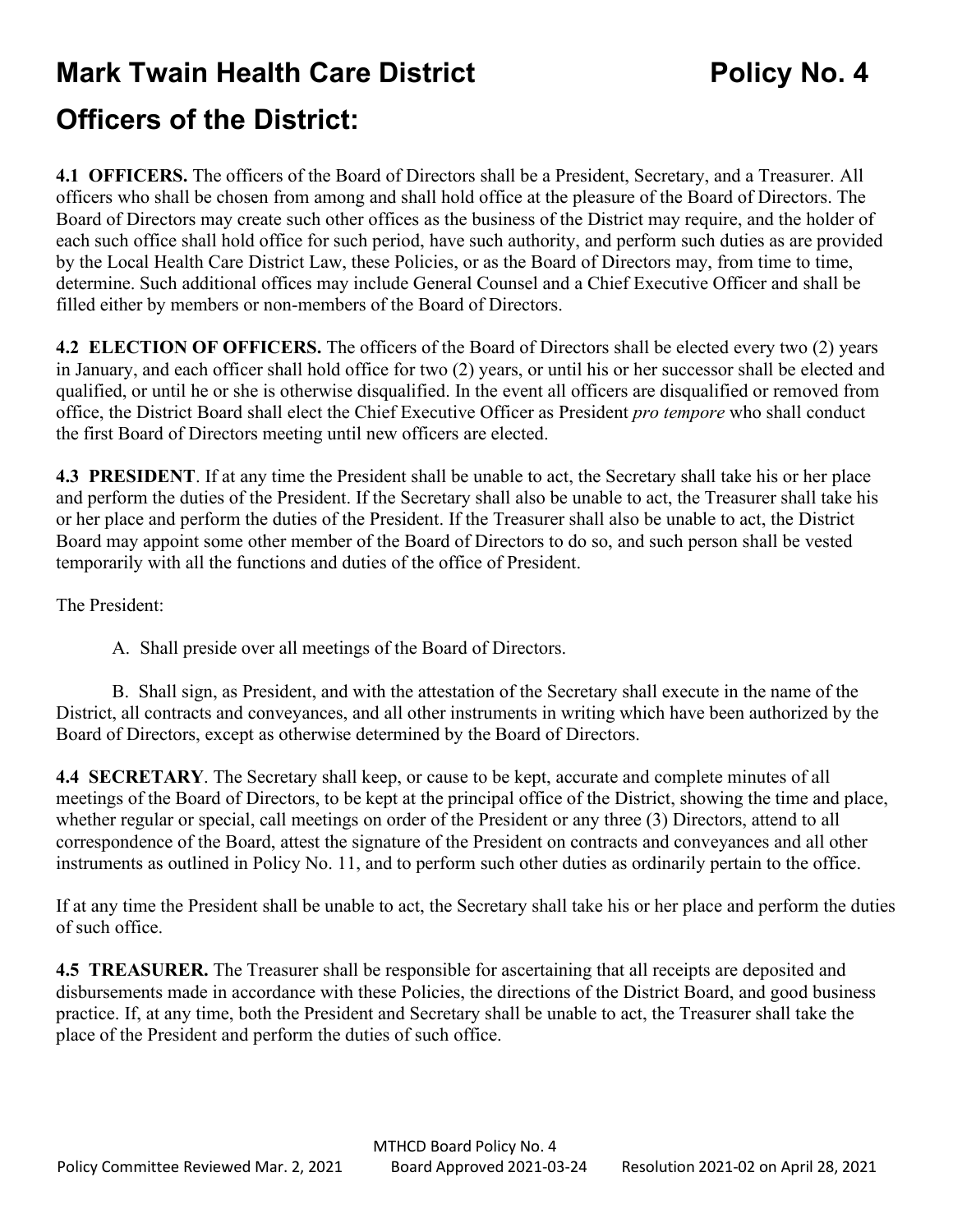The District Board may appoint an Assistant Treasurer, who may or may not be a member of the Board of Directors, to maintain the financial records of the District, and render a report to the Board of Directors on the financial affairs of the District at least quarterly.

## **4.6 Board of Directors Representation**

A. Pursuant to the 2018 lease between MTMC and the District, leasing the hospital and clinics to MTMC for the next 10 years, the District is required to nominate a District Board member to the MTMC fiduciary Board of Directors to serve as one of the five Directors.

B. The District Board member nominated by the District, whose appointment is contingent on Dignity Health approval, whose appointment shall not be unreasonably withheld, will serve for 3 years, to a maximum of 3 consecutive full 3-year terms on the board.

C. Subject to the consecutive term restriction above, the President of the District Board shall be elected to the MTMC Board of Directors by the District Board. If the President chooses not to serve as a Directors, then the nominee shall be chosen from among the other members of the District Board by a District board vote by a simple majority. If the Directors ceases to be President of the District Board, but remains on the District Board, during a term as a member of the Mark Twain Medical Center Board of Directors that person shall continue to serve the remainder of their term as a MTMC Directors. If the MTMC Directors ceases to be a memberof the Mark Twain Health Care District Board then they are no longer deemed qualified to serve on the MTMC Board. In that case another member of the District Board must be nominated under the above guidelines and restrictions.

D. The District member appointed to the MTMC Board of Directors has no requirement to report MTMC Board business to the District, unless requested by the MTMC Board. However, the District member appointed to the Board of Directors will be responsible for ensuring that the MTMC Board of Directors abides by the master lease, and any breachesor potential breaches of the master lease will be reported to the District Board.

E. District members appointed to the MTMC Board of Directors serve at the pleasureof the District Board and may be removed at any time with or without cause by a majority vote of the District Board.

## **4.7 Community Board Representation**

A. The 2018 lease between MTMC and the District, leasing the hospital and clinics to MTMC for the next 10 years establishes a Community Board. The nine-member Community Board will be responsible for approval of the MTMC Medical Staff Bylaws, Medical Staff privileging and credentialing, and quality oversight. The Fiduciary Board of Directors shall also seek the advice of the Community Board regarding: i) the MTMC mission, vision, and strategic direction, ii) priorities for MTMC's community benefits, iii) proposals for material changes in clinical services, and iv) strategic plans.

B. One of the Community Board members will be a District Board member, not already on the Fiduciary Board of Directors. That member will serve 2 years and can serve for a maximum of 3 consecutive full 2-year terms on the Community Board. The District Board member will be nominated by the District Board by a simple majority and must be approved by the MTMC Fiduciary Board of Directors, which shall not be unreasonably withheld. District members appointed to the